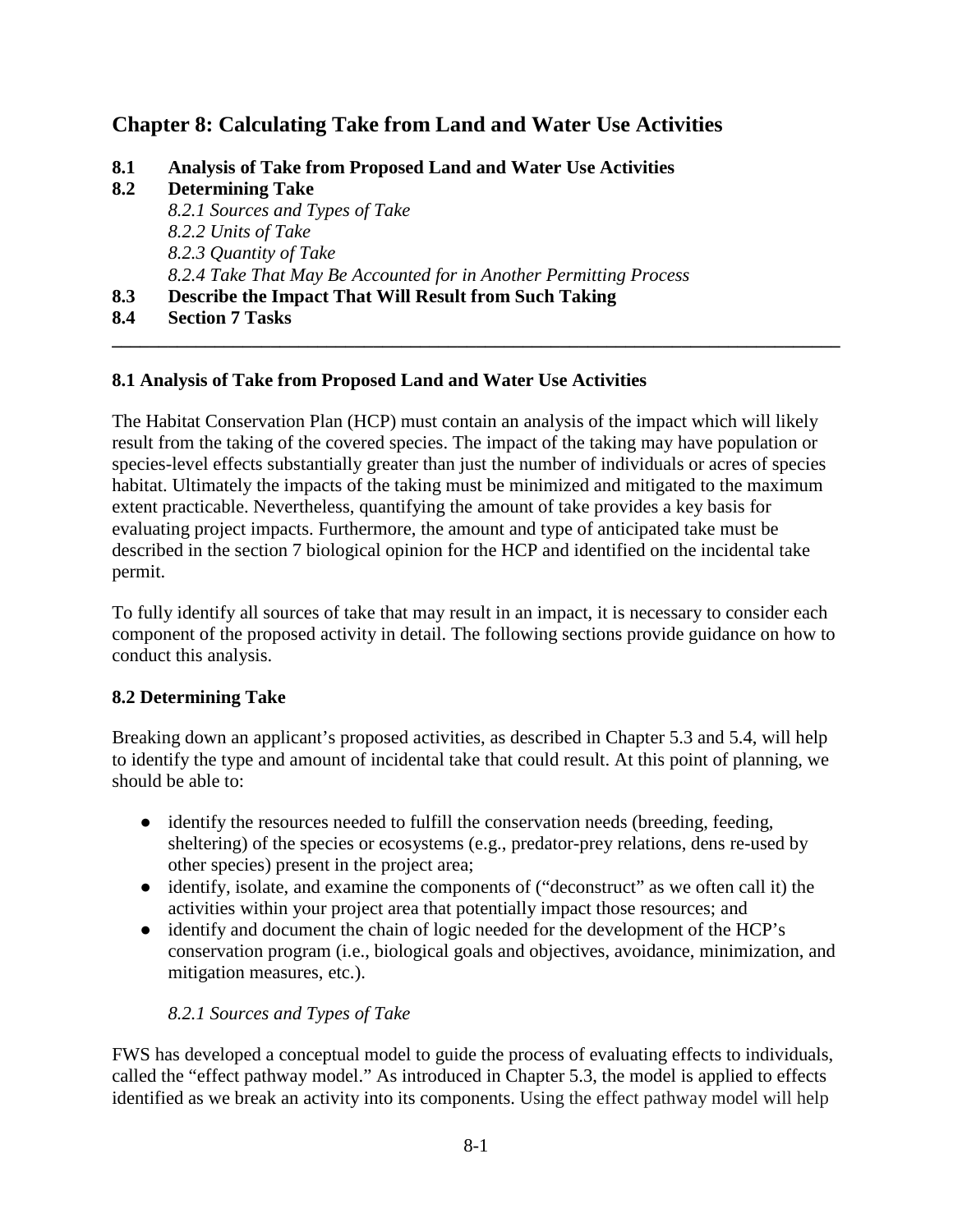identify how project activities may affect species, and this helps determine the source, amount and type of take (see the [HCP Handbook Toolbox\)](https://www.fws.gov/endangered/what-we-do/hcp-handbook-toolbox.html#Ch8).

Information in current HCP planning efforts may be used to help populate the effect pathway model. Developing effect pathways and associated conservation measures to be delivered can be helpful to the public and FWS biologists alike. Effect pathways use source deconstructions, which are project activities that have been broken down into the individual steps that, in total, make up all the activities that may be needed to complete that kind of project. These source deconstructions, in conjunction with an effects analysis, can be used to help biologists understand the potential effects of various projects (in terms of both their construction and operation) on listed and proposed species. Using the effect pathway model to develop an effects analysis helps to clarify how and why projects might affect covered species, and creates a logical, transparent rationale for why conservation measures might be needed to avoid, minimize or mitigate these effects.

The primary purpose for quantifying take in the HCP is to provide a foundation for conducting the impact analysis. Take can be quantified in a number ways, such as numbers of affected individuals, nesting groups, or a surrogate measure like acres of habitat or stream miles. Net effects or impacts to the populations of covered species are addressed in Chapter 12.

Determining the amount of take requires the analysis of the proposed activities to identify ways the species or their habitats may be affected and whether those effects rise to the level of take. Identify all the "direct interactions" or "stressors" to resources required by covered species that may be associated with each activity. A direct interaction is an effect on the individual organism. A stressor is any agent capable of causing an adverse or beneficial change to a resource upon which an organism depends. Keep in mind a stressor might change, or new ones come into effect, as a result of the effects of climate change, such as increased wildfire frequency.

Here are the basic steps of an effect analysis, following the effects pathway model (Figure 8.2). First, identify the resources required by the species to fulfill their lifecycle needs that may be affected by a stressor. A stressor acts on a resource, which results in a response by the species. The resource could be the specific element of the habitat used by the species (e.g. water, gravel, old growth trees, etc.) or a circumstance (e.g., historic competition or predation rate, natural ambient lighting, cave microclimate, etc.). The effect can be both direct and indirect (e.g., destroying tree cavities used for hibernacula in the summer affects both hibernation habitat directly and hibernating bats indirectly).

- Identify the resource need affected (i.e., breeding, feeding, sheltering, or migrating) by a stressor acting on a resource. Resource needs are the basic lifecycle needs that a resources fulfills for a species (for survival and recovery). More than one resource need can be affected by a stressor (e.g., an increase in sedimentation stressor may affect breeding for adults and sheltering for young).
- Identify the behavioral or physical response associated with each stressor. A species' response is the direct or indirect effect of a stressor or direct interaction on a species, ranging from stress to system failure. Responses are usually measured on an individual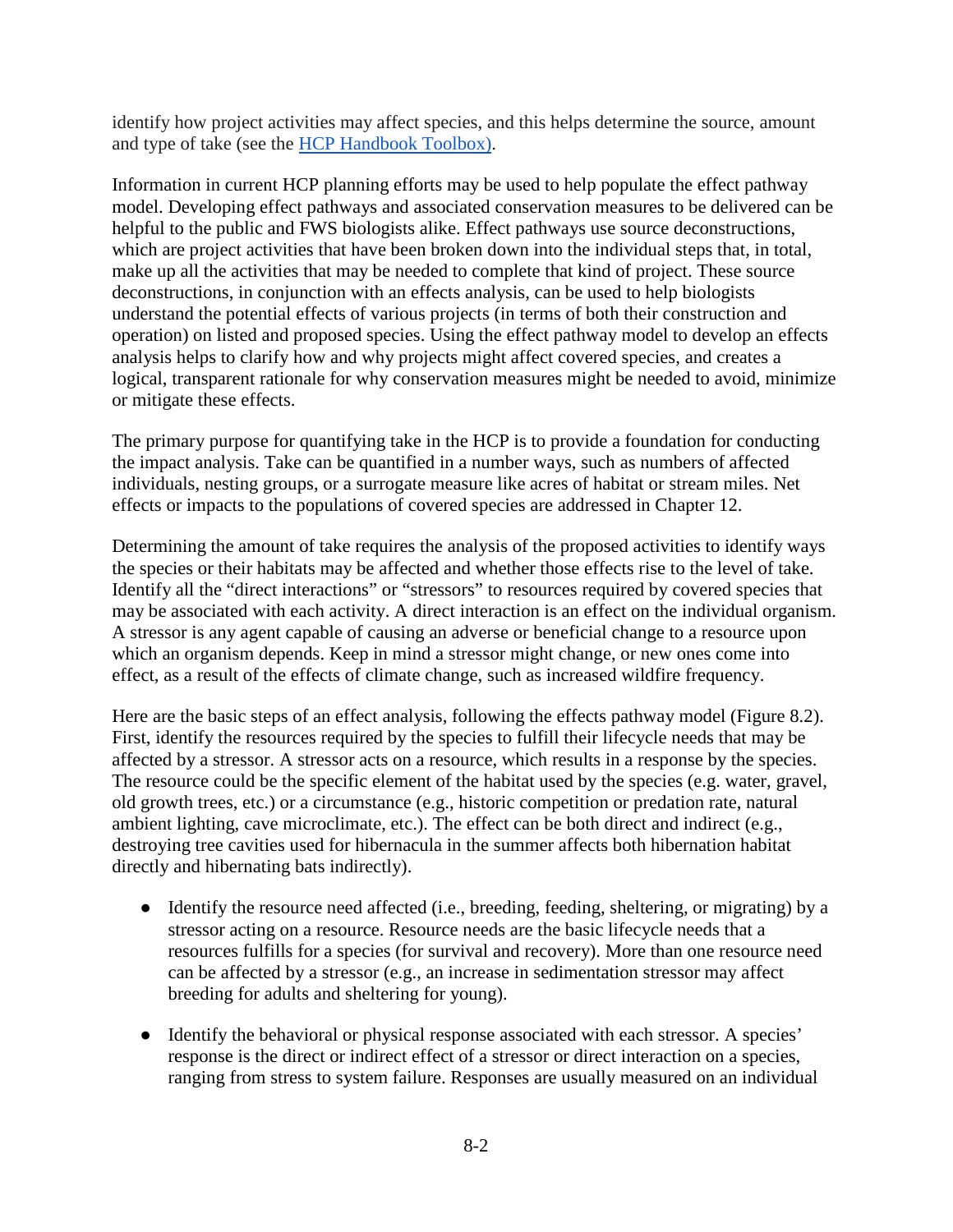basis and then are expressed as a range of responses (e.g., stress, displacement, lack of foraging ability, mortality).

- Finally, once we have identified the responses of individuals, we must determine the demographic consequence at the population and species levels and how that may affect the population's or species' status as a whole. For example, loss of sagebrush may lead to a reduction in a species' forage base, which can translate into reduced growth that can delay age at sexual maturity (or reduce size at sexual maturity, or reduce fecundity), which in turn affects reproduction, which ultimately affects species conservation and recovery.
- Management options (conservation measures) include avoiding, minimizing, and mitigating the production of or exposure to a stressor. Ideally, conservation measures contribute to recovery actions (if a recovery plan has been developed).



**Figure 8.2: Effect Pathway Model.**

*8.2.2 Units of Take*

The HCP must identify the impacts likely to result from the proposed incidental take. It must include defined units to quantify impacts in terms of taking a number of affected individual animals or acceptable habitat surrogate units within the plan area. These same units are used on the permit to specify the authorized levels of incidental take.

Numbers of individuals, nesting territories, breeding pairs, etc. often come to mind first, but it is not always practical to survey and count affected wildlife populations directly. More often we use a surrogate measure, such as acres of habitat or a measurable ecological condition that we define and use to express incidental take authorized by a permit. To use a surrogate measure, we must:

- describe the causal link between the surrogate and take of the covered species,
- explain why it is not practical to express the amount or extent of anticipated take or to monitor take-related impacts in terms of number of individuals, and
- set a clear standard for determining when the level of anticipated take has been exceeded.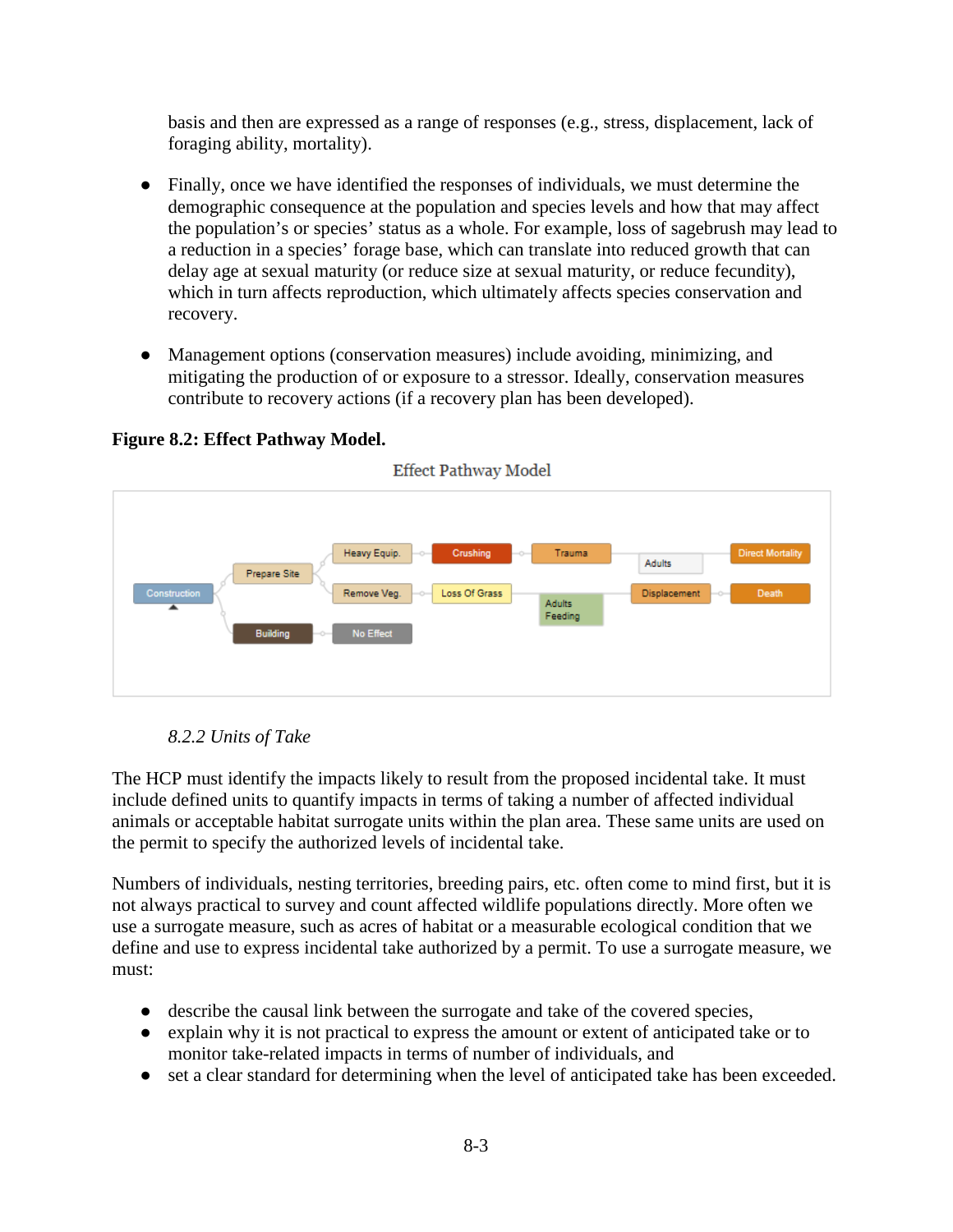This justification for use of a surrogate can be in the intra-Service section 7 consultation, the HCP, or we can reference recovery planning documents, such as a recovery plan or species status assessment.

When identifying a surrogate measure, also take potential climate change effects into account. Causal links between the surrogate and take of the covered species may not necessarily remain valid due to various effects of climate change, such as:

- the emergence of novel species-to-species and species-to-habitat relationships,
- range shifts or other changes in the distribution and abundance of competitors or predators,
- increased spread of non-native invasive species, or
- differences between surrogate and the covered species in terms of vulnerability to the effects of climate change.

Incidental take has to be expressed in terms that are measurable and enforceable in the HCP and in the incidental take permit. The unit of take must be practicable, which means it can be monitored and the results of monitoring can be applied to adaptive management decisions. Conducting section 7 analyses concurrently with HCP development helps us better negotiate take levels in the HCP and identify appropriate units to enumerate take.

Units of take or their surrogates can take many forms:

- In the simplest case, we can identify individual animals, such as desert or gopher tortoises, likely to be affected by a project.
- Breeding pairs or nesting territories might be readily identified and treated as the unit of take. However, the actual number of individuals affected becomes less certain, as the species territory may include the current and previous year's offspring. Although we might count nesting territories, the population numbers affected become less certain.
- Species that aggregate into roosting, hibernation, or maternity colonies test our ability to tie a "territory" to numbers of individuals. We may be able to measure only relative sizes of the colony and numbers of colonies.
- In cases where a colony or breeding territory is used as the take unit, habitat acres, such as foraging area or a buffer, will also often need to be quantified.
- Presence of wide-ranging, secretive species becomes more difficult to measure directly. Sand skinks, Houston toads, or American burying beetles are difficult to census, and surveys are often inconclusive. For species like these, we often need to rely on surrogate units. Usually, the surrogate we use will have resulted from recovery planning or conservation strategies that emerge from our efforts independent of any HCP. Nevertheless, an applicant may be able to develop a new surrogate measure or one tailored to their situation.
- Recovery planning for the Florida panther has resulted in a delineated consultation area. Take within this area is measured in acres and adjusted by weighted habitat value factors. This results in a relative measure of impact that integrates habitat acres and habitat values.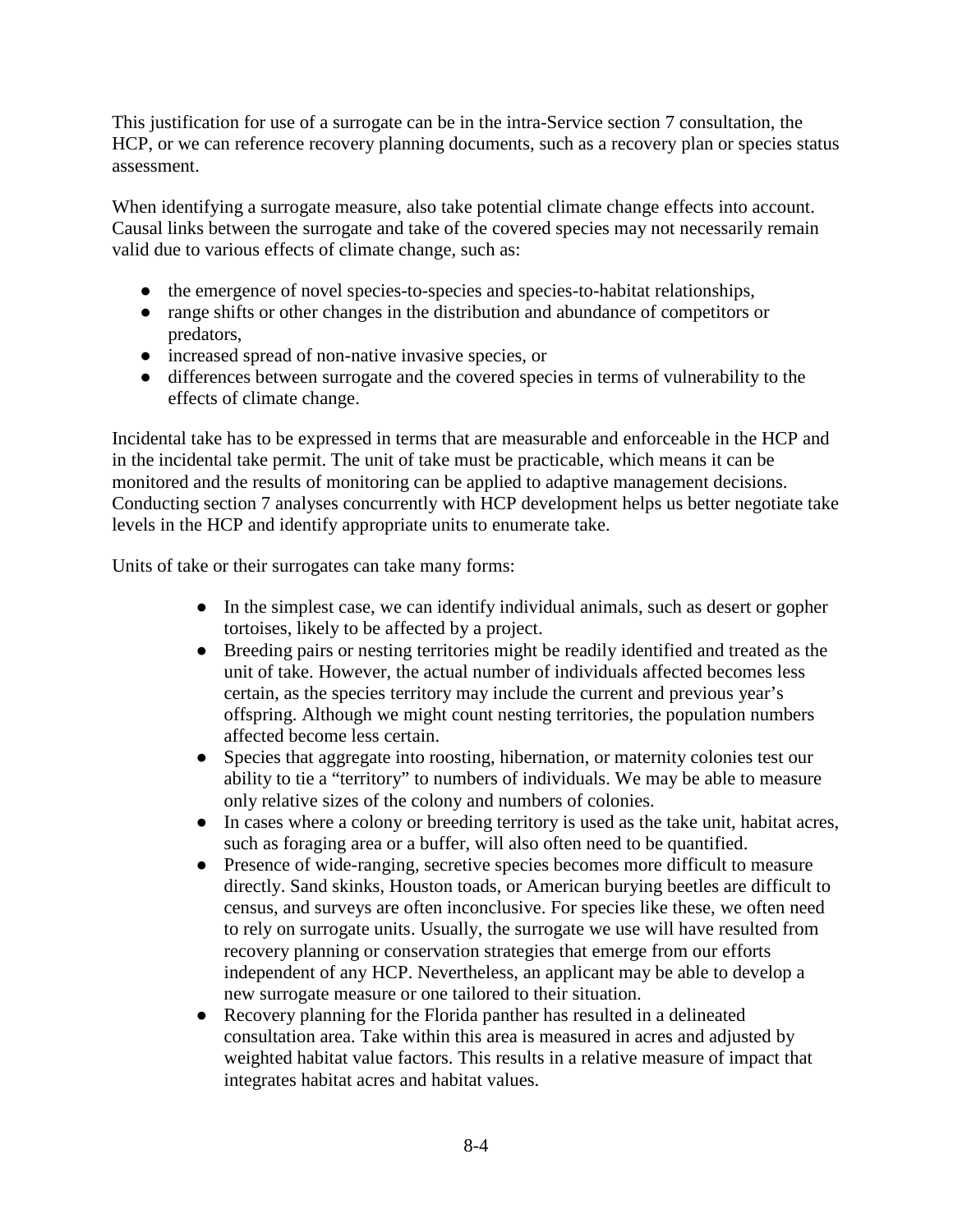- For conservation plans addressing coastal or estuarine fishery bycatch of listed species, applicants quantify expected take from fisheries observer programs in combination with statistical modeling methods. Typically, the applicant (usually a State fisheries management agency) will either have a fisheries observer program in place, or will develop one as part of their conservation plan and use Federal fisheries observer data. Within these observer programs, observers on vessels make direct observations of bycatch in certain bodies of water or habitats. These observations are quantified, described, and logged as data. Data collected from observer program direct observations are then used to develop models for estimating covered species interactions. The information gathered from these direct observations in combination with modeling allows the applicant to generate estimated take numbers for observed fisheries and build a functional conservation plan.
- At least one watershed has been modeled to determine the effect of construction on fish species in the streams. This modeling identifies the additional impervious surface resulting from new construction as the surrogate measure of take. Though no HCPs have used this approach, section 7 consultations in this basin use the surrogate to quantify take resulting from proposed projects.

Whatever surrogate measures are used, we must link them to expected population responses by the covered species (i.e., stressors and effects). If not provided by practices established in existing conservation strategies, the applicant may need to develop and explain surrogate measures in the HCP. The Services must work closely with an applicant who develops novel surrogates. The surrogate measures of take used in the HCP and incidental take permit usually are translated to population effects in the intra-Service consultation on the application. This is a crucial area of HCP development where we need section 7 staff involved early.

The Services and an applicant may not always reach agreement on every aspect of measuring the take. We may be able to avoid conflict about such issues if we find that the disagreement in certain intermediate numbers does not affect the impact or mitigation calculations. Determining this will require looking ahead at the net effects, as we describe in Chapter 12.

#### *8.2.3 Quantity of Take*

The amount of take the permit authorizes should be commensurate with the effects of the incidental take caused by the project throughout the analysis area (see Chapter 6.3.1), plus any take that results from mitigation activities. There may be additional, separately authorized take as described in section 8.2.4 below.

#### *8.2.4 Take That May Be Accounted for in Another Permitting Process*

As we discuss in Chapter 3.5.5, mitigation and monitoring may cause take in addition to what the project causes. We need to quantify and consider these sources of take in our biological opinion and permit findings. The incidental take permit authorizes a permittee to implement the conservation measures in the HCP, including those that result in take, whenever the permittee is responsible for implementing the conservation. Often, the permittee will hire contractors with their own section  $10(a)(1)(A)$  recovery permits to conduct the conservation activities (Chapter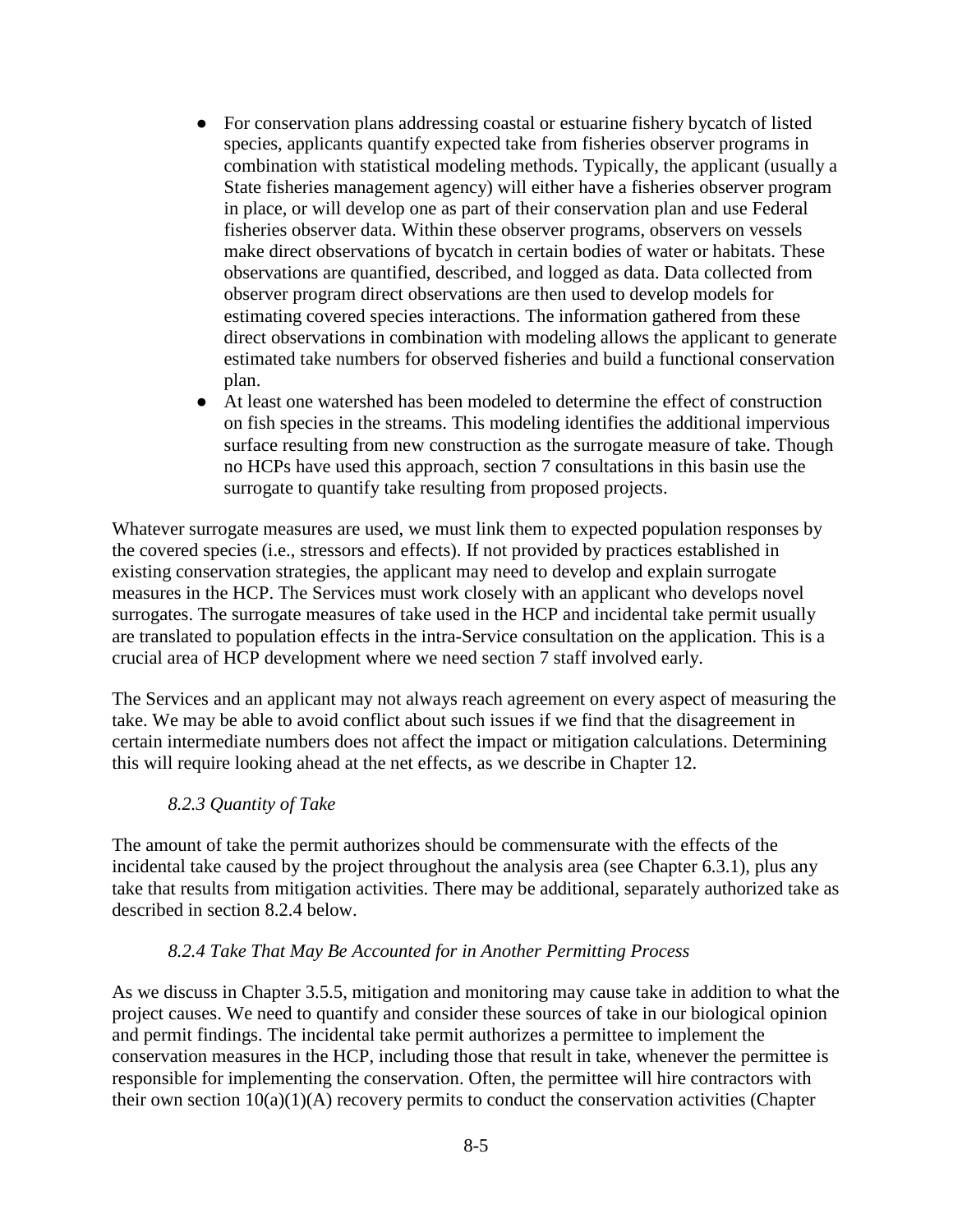5.1.2). In this arrangement, the take authority for the conservation activities originates with the incidental take permit. There often will be continuing management area obligations into perpetuity or for extended periods. Chapter 9.4 describes the common approaches used to assure implementation of long-term conservation obligations. In many of these arrangements, the thirdparty managers of conservation banks or in-lieu fee lands, should hold their own recovery permits for any take required to manage the conservation area.

#### **8.3 Describe the Impact That Will Result from Such Taking**

The Endangered Species Act (ESA) and its regulations require that HCPs specify the impact that will likely result from the taking [ESA section  $10(a)(2)(A)(i)$ , 50 CFR  $17.22(b)(1)(iii)(A)$ , 50 CFR  $17.32(b)(1)(iii)(C)(1)$  for FWS and 50 CFR 222.307(b)(5)(i) for NMFS (see HCP [Handbook Toolbox\)](https://www.fws.gov/endangered/what-we-do/hcp-handbook-toolbox.html#Ch8)]. Once the initial causes, types, and amounts of take have been identified, then its impact can be assessed. While take occurs to individuals, the impact of taking occurs at levels above the individual, such as to the population and the species. Covered activities cause take of individuals, which in turn impacts the population.

covered activities  $\rightarrow$  take of individuals  $\rightarrow$  impact of the taking on populations and the species

The HCP must specify the impact of the taking on a meaningful, distinct, or relevant population of the covered species. This is usually the population that is local to the plan area, but might encompass the species rangewide or a designated population segment. This analysis forms the basis for determining appropriate avoidance, minimization, and mitigation actions needed to offset these impacts. When assessing the impact of the taking, it is important to consider context, intensity, and duration of the impact (we use these terms here independently of the National Environmental Policy Act definitions, Chapter 13.5.2).

**Context** is the setting in which the impact of the take analysis occurs. It usually includes geographic and temporal scales. For example, we might analyze the impact of take on species numbers, reproduction, and distribution at the covered land scale, recovery unit scale, and rangewide scale. It includes such things as understanding the conservation role of the permit area to the covered species. Effects to pristine areas that are important to a species may be greater than effects to already degraded areas that are less important or marginal habitat. Alternatively, degraded habitats may have considerable relative value if that is all that remains. A site's location on the landscape may make it important at certain times of the year or for certain purposes so that its apparent quality as habitat masks its real importance to a covered species. We must also assess the impact of the taking in the context of other threats to covered species in the plan area. For permits that cover a long duration, it is important to consider how the context of the effects might change over time. For example, there may be other ongoing threats, such as effects related to climate change, that will affect environmental conditions and the context in which the impact of the taking occurs.

**Intensity** is the severity of the impact; for example, the percent of the population impacted or the quantity and degree to which habitat is affected. We sometimes use population viability analysis to try to estimate or better understand the possible severity of impacts at various scales, although the data needed for such analysis often is not available, so many assumptions are made. Consequently, the outcomes need to be interpreted with care.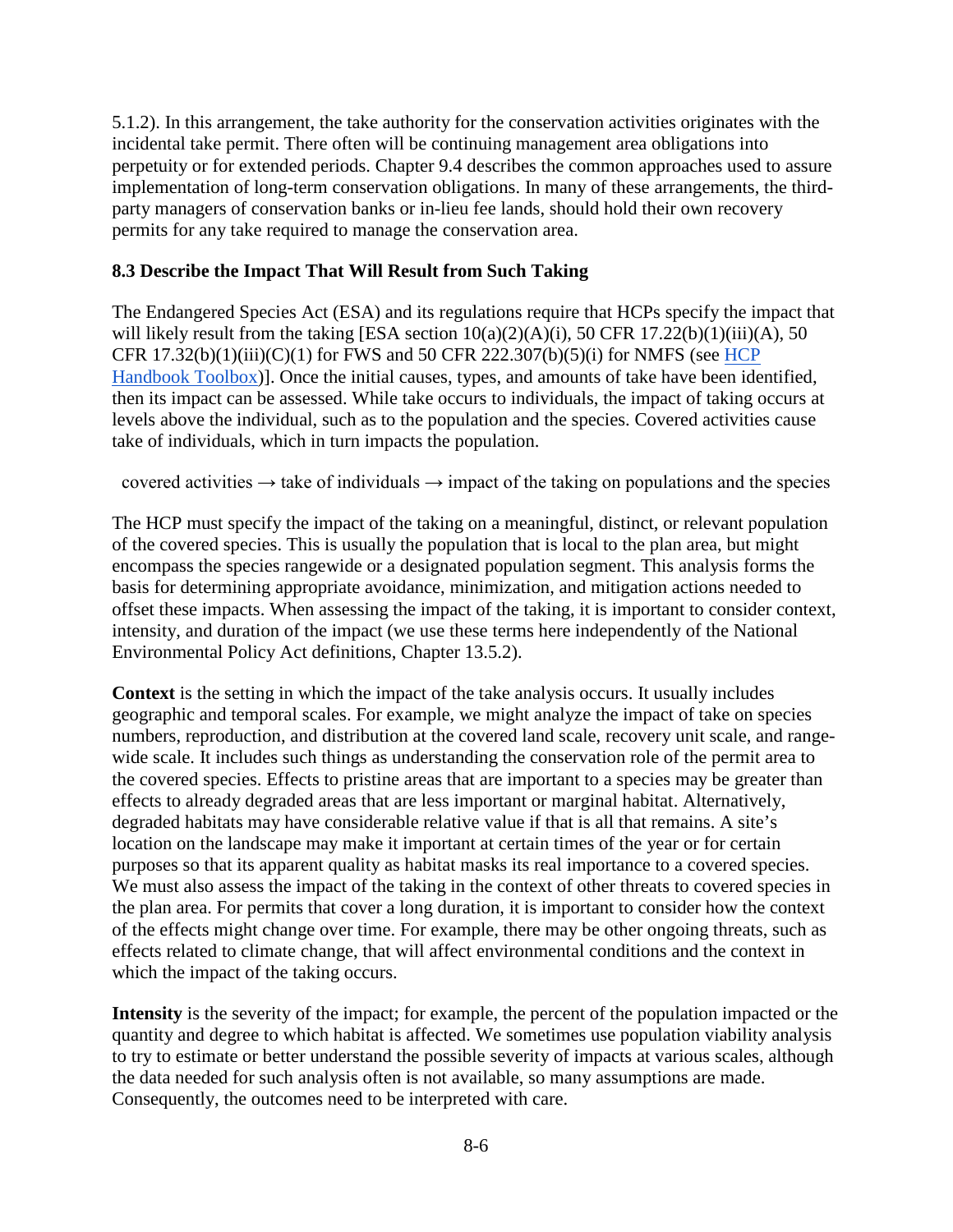**Duration** of the permit is at least as long as the duration of the taking. Therefore, effects analyses for a permit must correspond to at least the duration of the permit, but it may be longer if the impact is expected to last longer.

The ideal units of take (see section 8.2.2) to use in describing the impacts of the taking on the covered species are those that are closely associated with reproduction, numbers, and distribution. This is because reproduction, numbers, and distribution are explicitly associated with survival and recovery of the species in the wild as well as one of the incidental take permit issuance criteria [50 CFR 17.22 (b)(2)(i)(D) and 50 CFR 222.307(c)(1)(ii) for NMFS] and the required section 7 analysis.

## **Some examples of effect variables related to reproduction are:**

- percent decrease in loss or increase of breeding habitat,
- percent decrease of loss of habitat that provides a climate refugia and results in reduced survivorship or lower reproduction,
- increased disturbance to breeding areas,
- increased predation of juveniles,
- decrease or increase in survivorship,
- decrease in breeding activities due to disturbance.
- loss of spawning grounds, nest trees, etc.

#### **Some examples of negative effects related to species numbers are:**

- decrease in the numbers of individuals, breeding pairs, or average population size,
- loss of an age cohort,
- changes in demographics,
- loss of recruitment.
- changes in age distribution,
- creation of a habitat sink (road crossing)

## **Some examples of negative effects related to distribution are:**

- loss or increase of habitat that affects species distribution fragmentation,
- decrease in range,
- loss of stepping stone habitat

The process of determining anticipated incidental take and the development of the mitigation program are a dynamic and iterative process which is best performed when there is close coordination between the applicant and the Services.

## **8.4 Section 7 Tasks**

As stated previously, we should anticipate our section 7 analysis throughout the HCP development process. At this stage, while the applicant is calculating the take levels and impact of the taking, it is prudent to coordinate with the section 7 staff to come to agreement on the